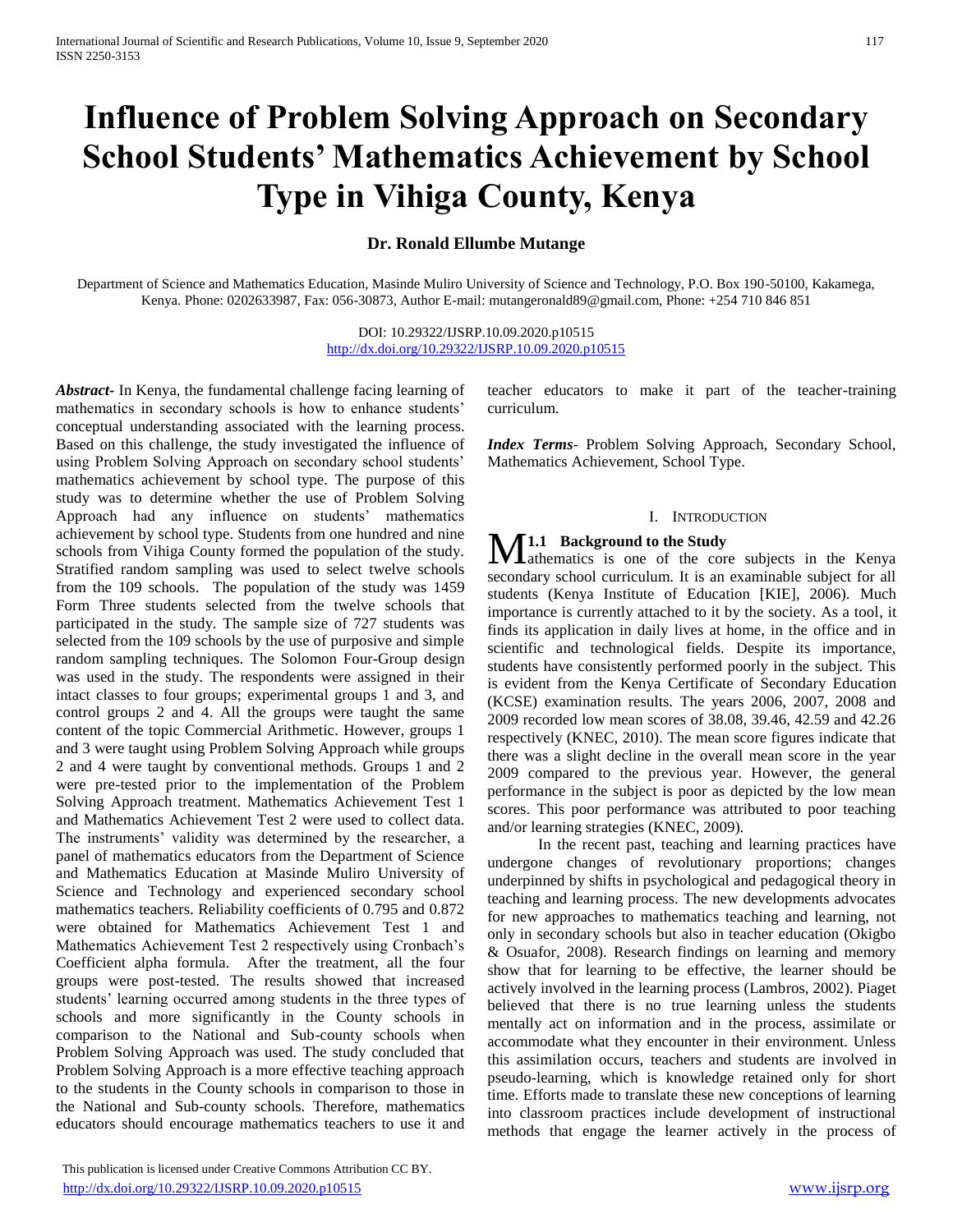knowledge acquisition. Mathematical problem solving is a teaching approach that is learner-centred. It may improve and motivate students' learning, problem solving skills and broad mathematics knowledge, based on deep understanding and problem solving (Major *et al.,* 2000)

 Cognitive psychology research has provided considerable insight into the way the learners acquire and organize knowledge. A growing body of research today points to active learning strategies in which the students listen, talk, write, read and reflect as they become directly involved in the instructional process (Roh, 2003). Constructivist theories of learning which had its roots from cognitive psychology place the learner in an active role of knowledge construction. The learner approaches a domain with some prior knowledge about the subject matter constructed from personal experiences, schooling, and social interactions (Okere, 1996). Concepts change as the learner attempts to connect new information with existing conceptual framework. According to constructivist theories of learning, conceptual change in learners should be facilitated by problem solving activities such as having students actively engaged in processing knowledge; confronting their conceptual framework; confronting defending alternatives perspective; linking new concepts to old; and using strategies that encourages both meta-cognition and higher order thinking (Walker & Lofton, 2003).

 Effective strategies designed to promote efficient and meaningful learning rely upon connecting prior knowledge to new concepts (Okerere, 2006). The importance of meaningful learning in promoting conceptual understanding that in turn facilitates problem solving was stressed by Bransford and Stein (1984), Eylon and Linn (1988) and Mangle (2008). Research in different areas in mathematics and in other subjects has established the existence of positive relationships between students' meaningful learning approaches and their achievement in mathematics (Wentzel, 2002; Boaler, 2002; Samuelsson, 2008). According to Ramsden (1995) meaningful learners have a deep approach to learning. They tend to build a holistic description of content, reorganise new content by relating it to prior knowledge and/or to personal experiences, are inclined to use evidence, and maintain a critical and a more objective view. Conversely, rote learners have a surface approach to learning; they have a propensity for memorisation of mathematics facts, concepts, principles and strategies and are motivated extrinsically by fear of failure rather than the need to learn and understand.

 Students' learning difficulties can often be attributed to ineffective or inappropriate cognitive processes (Herreid, 2003). Earlier, Ramsden (1995) contended that approaches to learning are associated with learning outcomes. According to Novak and Gowin, meaningful learning occurs when individuals choose to relate new knowledge to relevant concepts and propositions they already know (Novak & Gowin, 1984). This calls for commitment on the part of the learner to link new concepts with higher order and more inclusive concepts that are already understood by the learner that can serve to anchor new learning and assimilate new ideas (Novak, 1998).

 The persistently low enrollment in mathematics-oriented courses particularly in tertiary institutions have aroused concern of mathematics educators, researchers and policy makers the world over (Changeiywo, 2001; Githua, 2002). As a result most

 This publication is licensed under Creative Commons Attribution CC BY. <http://dx.doi.org/10.29322/IJSRP.10.09.2020.p10515> [www.ijsrp.org](http://ijsrp.org/)

countries are seeking to improve their mathematics education standards by promoting programs that not only enhances effective acquisition of rapidly growing bodies of mathematics knowledge in a well organized framework, but also promotes the learners' capability to learn mathematics meaningfully (Novak, 1998). In practice, while the preponderance of scientific effort swirls around experimental achievements, conceptual achievements continue to be astoundingly important in the overall advancement of mathematics (Wagner & Benavente-McEnery, 2006). If mathematics education aims at preparing students who can think logically and conceptually; solve traditional as well as novel mathematics problems; work efficiently with confidence and accuracy; use meaningful problem solving strategies and are committed to pursuing the study of mathematics; then the focus should be on teaching for understanding rather than students memorising mathematics facts, skills, concepts, principles and strategies (Cooper & Robinson, 2000).

 Many students in Kenya perform poorly in mathematics. The poor performance is mainly attributed to poor teaching and learning strategies. It is this poor performance that prompted the Government of Kenya through the Ministry of Education, with assistance of the Government of Japan through Japan International Co-operation Agency (JICA), to initiate a program on Strengthening of Mathematics and Science in Secondary School Education (SMASSE, 2003).

 The importance of good teaching cannot be overemphasized. Good teaching encourages high quality learning (Ramsden, 1995). According to Mondoh (2000), students' difficulties in solving problems in mathematics may be traced to: poor understanding of the basic concepts, dependence on algorithms, and inability to apply what they knew, among others. The teaching of mathematics is not just about dispensing rules, definitions and algorithms for students to memorize. There is need to engage students as active participants through discussions and collaboration in problem solving among themselves. If students are given the opportunity to explain or clarify mathematical ideas, more meaningful learning results. Lau (2009) alludes that the mathematics skills required for the youth of today and the adults of tomorrow to function in the workplace are distinct from that for the youth and adults of yesterday. In terms of the  $21<sup>st</sup>$  century pedagogy, the development of education now requires teaching strategies that emphasize students' involvement (Silva, 2009). Much success lies in students being able to communicate, share and use information to solve mathematical problems. According to Johnson and Johnson (1995), to achieve success in learning mathematics, learners should be given the opportunity to communicate mathematically, reason mathematically, and develop self confidence to solve mathematics problems.

 An analysis of the KCSE examination question papers indicates that questions on Commercial Arithmetic keep recurring year after year, yet no marked improvement has been realised in terms of student performance in the topic even as the general performance in mathematics remains poor (KNEC, 2010). This suggests that students have a problem with this topic. The poor performance depicted by students in this topic portrays inadequate understanding of concepts in it. Teachers have been blamed for using inappropriate instructional techniques in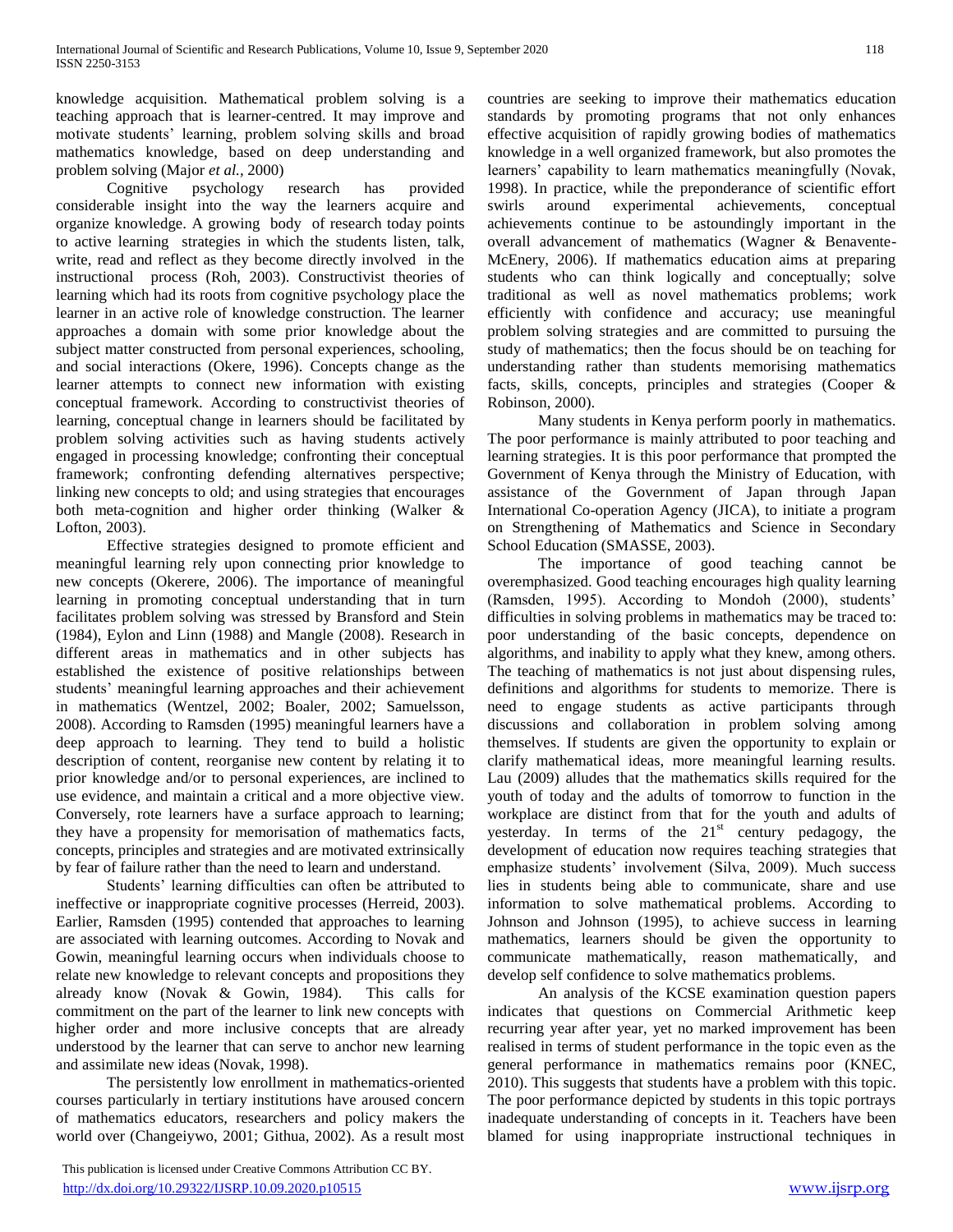teaching this topic. Techniques that promote student-centred learning are seldom used. This is due to poor instructional approaches used in teaching mathematics (Mondoh & Yadav, 1998; Githua, 2001; Changeiywo, 2001; KNEC, 2010). It is however important that students perform well in this topic since Commercial Arithmetic gives useful information applied in daily life at home, in accounts and in commerce (KIE, 2001).

 In Kenya, previous studies on performance in mathematics education concentrated on the direct effects of students' background factors and school environment, students' attitudes and type of instruction (Kirembu, 1991; Makau & Coombe, 1994). Mondoh (1995) identified teaching effectiveness, which is influenced by the teaching approach, as the most significant variable in mathematics achievement.

 Problem Solving Approach (PSA) has been widely accepted as the way to teach vocational agriculture. On effects of level of PSA to teaching on students' achievement and retention, Boone (1990) found that students' level of achievement and retention was highest when PSA to teach was used. In the same study, Boone found that for high level cognitive items, students taught by PSA exhibited lower achievement loss than those taught by subject matter approach. In an earlier study, Boone (1988) found that high school agriculture students taught using PSA first in an instructional series had higher achievement scores than those taught first using a subject matter approach. Consequently to achieve effective learning and good performance in mathematics, the topic of Commercial Arithmetic need to be taught using student-centred approach. Zechariah (2010) contends that instructional methods employed by the teacher play a significant role in the acquisition of skills and meaningful learning. Instructional methods such as lecture make students become passive and have less interaction with each other in doing tasks. Changeiywo (2001) asserts that the lecture method adopted in schools makes students to be isolated from one another, leading to a high failure rate in sciences and mathematics. Changeiywo is of the view that positive changes take place when a teacher changes the teaching method toward a more student-centred approach. Consequently, an alternative method for the delivery of mathematics knowledge is PSA.

 According to Mangle (2008), PSA involves students working in small groups to achieve a common goal, under conditions of positive interdependence, individual accountability, appropriate use of collaborative skills and face-to-face interactions. PSA is the instructional use of small groups through which students work together to maximize their own and each others' learning. Problem solving has its foundation in socialconstructivist perspectives of learning. In this approach, the classroom environment is characterized by co-operative tasks and incentives structures and by small group activities. It can be used to teach 'hard' topics in mathematics and also help teachers to accomplish important social learning and human relations goals. Mangle provides benefits on the use of the PSA on students' achievement in mathematics as: students achieve higher grades; develop positive attitude towards mathematics and their social skills are enhanced. PSA also promotes deep learning of materials and help students to achieve better results in mathematics.

 PSA has been shown to lead to improved achievement in mathematics to senior students and those in colleges. Samuelsson

(2008) found that PSA teaching approach is more effective than the conventional methods in the academic success of students. Segzin (2009) posits that in PSA sessions, students tend to enjoy mathematics, and this enjoyment motivates them to learn. Several researches on PSA have been on senior students and those in colleges in the Western environment. Hence, it was less clear whether PSA could be successfully applied to secondary school students in other countries in which social, religious, educational, and cultural practices are different from those of the Western countries. It is against this background that the current study investigated the influence of PSA on students' mathematics achievement in Commercial Arithmetic in Kenya.

 From the foregoing, none of the studies so far sought to find out how PSA influences students' mathematics achievement with an aim of promoting meaningful learning. In an attempt to fill this gap, the current study investigated the influence of PSA on secondary school students' mathematics achievement by school type in Commercial Arithmetic in secondary schools in Vihiga County.

# **1.2 Purpose of the Study**

 The purpose of this study was to investigate the influence of Problem Solving Approach (PSA) on secondary school students' mathematics achievement by school type in Commercial Arithmetic.

# **1.3 Objective of the Study**

 The specific objective of the study was to determine whether there is any difference in achievement of students taught using Problem Solving Approach (PSA) in National, County and Sub-county schools

# **1.4 Hypothesis of the Study**

 The following null hypothesis was tested at an alpha level of 0.05:

 $HO_1$ : There is no significant difference between the achievement scores of students taught using PSA in National, County and Sub-county schools.

## II. LITERATURE REVIEW

## **2.1 Problem Solving Approach and Achievement in Mathematics**

 PSA is a constructivist teaching model based on the assumption that learning is a product of cognitive and social interactions originating in a problem focused environment (Greeno *et al*, 1996). The theoretical philosophy of this approach is derived from John Dewey and discovery learning (Rhem, 1998). Fundamentally, PSA is an educational method in which students develop critical thinking and problem-solving skills in addition to developing an understanding of grasping essential concepts through the analysis of real-life problems (Duch, 1995). Learning takes place throughout a process where learners solve problems in groups. Barrows (1996) labels the main characteristics of PSA as: learning is student-centred and takes shape in small groups of students; teacher act as moderator and facilitator; the problems provide motivation for learning and organizational focus as well as the basis for the advance in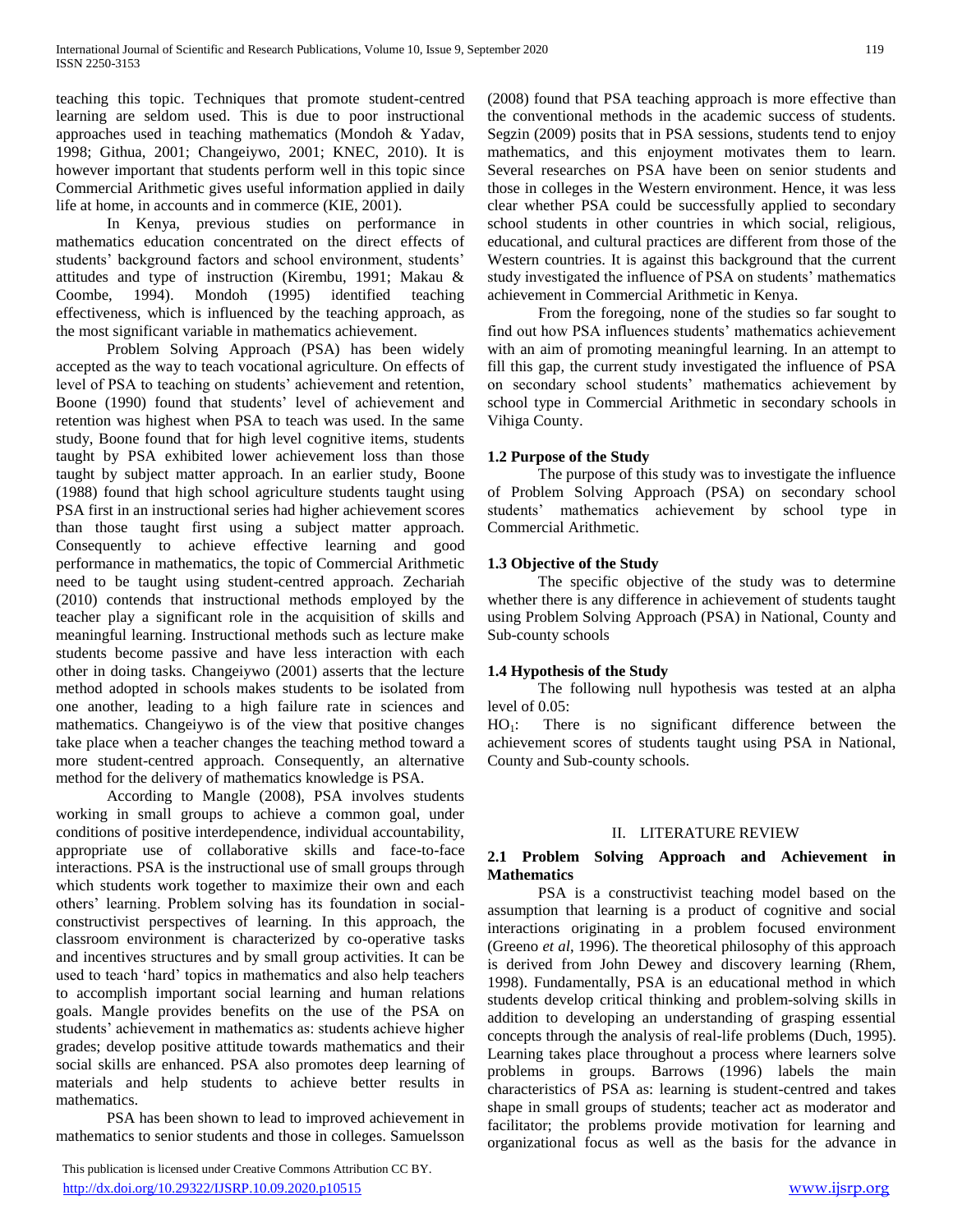problem-solving skills; and self-directed learning aids the acquisition of new information. Besides equipping students with knowledge, PSA could also be employed to improve their problem solving skills, critical and creative thinking abilities, lifelong learning aptitudes, communication skills, group cooperation, adaptation to change and self-evaluation abilities, and enables them to build a far more positive approach to learning (Albanese & Mitchell, 1993).

 In PSA, students act as professionals (Gallagher *et al.,* 1999). They are confronted with problems that require clear defining and well structuring, developing hypothesis, assessing, analysis, utilizing data from different sources, revising initial hypothesis as the data collected, developing and justifying solutions based on evidence and reasoning. PSA has been used as an educational tool to enhance learning as a relevant and practical experience, to have students' problem solving skills and to promote students' learning skills. Eng (2001) opined PSA as a philosophy aims to design and deliver a total learning that is holistic to student-centred and student empowerment. Presenting the students with a problem, gives them opportunity to take risks, to adopt new understandings, to apply knowledge to work in context and to enjoy the thrill of being discovers.

 Tick (2007) underscores that in the student-centred learning environment that is desirable for PSA, the student is the central figure of the learning-teaching process. The learning objective is not the reproduction, recall and learning of passively received learning material. Rather, it is the active and creative engagement of students in group work and in individual study, thus transferring the skills and knowledge. The individual, autonomous self-directed learning gives the freedom to the learner to decide individually and consciously on the learning strategy and on the time scale to follow. Students have the opportunity to express their ideas and justify their answers verbally. They also have opportunities to engage in cognitively demanding questions (Hiebert & Wearne, 1993).

 In PSA, the teacher acts as a facilitator. Roh (2003) argues that within problem solving learning environments, teachers' instructional abilities are more critical than in the traditional teacher-centred classrooms. Beyond presenting knowledge to the students, teachers must engage students in marshalling information and using their knowledge in applied and real settings. In teaching through problem solving, the discussion of a problem and its alternative solution takes longer than the demonstration of a routine classroom activity. Hiebert and Wearne found that classrooms with a primary focus on teaching through problem solving used fewer problems and spend more time on each of them compared to those classrooms without a primary focus on problem solving. Moreover, in problem solving classrooms, teachers ask more conceptuallyoriented questions and fewer recall questions than teachers in the conventional classrooms. They also decide the aspects of a task to highlight, how to organize and orchestrate the work of students, what questions to ask to challenge those with varied levels of expertise, and how to support students without taking over the process of thinking for them and thus eliminating the challenge (Stigler & Hierbert, 1999). Thus it is the teacher's role to develop students' reasoning skills. As Weber (2008) avers, "To lead students to develop accurate criteria for what constitutes a good argument, the teacher must have a solid understanding of these criteria" (p. 432).

 Learning takes place during the process of problem solving. As students solve problems, they can use any approach they can think of, draw on any piece of knowledge they have learned, and justify their ideas in ways they feel are convincing. The learning environment provides a natural setting for students to present various solutions to their group or class and learn mathematics through social interactions, meaningful negotiations, and reaching shared understanding. Such activities help students clarify their ideas and acquire different perspectives of the concept or idea they are learning (Lester & Charles, 2003).

 PSA has important cognitive learning outcomes such as subject achievement, retention, problem-solving skills, learning strategies, approaches to learning (Berkel and Dolmans, 2006; Chin and Chia, 2004). Problem-based tutorial groups positively influence learning. In studies focusing on the cognitive effects of small groups PSA, activation of prior knowledge, recall of information, causal reasoning or theory building, cognitive conflicts leading to conceptual change and collaborative learning construction take place during discussions (Dolmans and Schmidt, 2006). In PSA, students follow a certain pattern of exploration which begins with the consideration of a problem consisting of occurrences that need explanations. During discussion with peers in groups, students try to identify the fundamental principles or processes. Students then stimulate their existing knowledge and find that they need to undertake further study in certain areas. As a result of this, students research the necessary points and then discuss their findings and difficulties within their groups. The discussions held in groups contribute to students' cognitive learning positively (Dolmans *et al.,* 2001).

 PSA impacts students' motivation for learning optimistically. A certain cognitive process (i.e. intrinsic interest in subject matter) is facilitated by the process entailed in PSA (Schmidt, 1993). By discussing the subject matter in groups, students become engaged which in turn influences their inherent interest in the subject matter (Dolmans & Schmidt, 2006). Students' intrinsic interest motivates them to develop a full understanding of all the components needed for its solution (Grooves, 2005). Consequently, these cognitive and motivational benefits of PSA have a positive resultant impact on student's academic achievement.

 According to Dart *et al.* (2000), PSA produces deep learning which is a modernist method where the leaner actively participates in the learning task so as to reshape the knowledge provided. The surface learning is a product of the conventional method where the learner is completely passive waiting for the teacher to transfer the information directly. Researches have proved that students get influenced by their perceptions of the learning environment when selecting an approach to learning (Mayya *et al.*, 2004). In earlier studies, Raimsden and Entwistle (2010) reported that teaching characteristics such as the methods of learning employed in classes, the teacher's enthusiasm, the level of the knowledge being taught and the pace of progression have a great impact on students' achievement. Margetison (2008) noted that conventional methods of teaching encourage the leaner to adopt the surface learning approach; and that it is PSA method that integrates the four vital elements of the deep learning approach; that is a well-structured knowledge database, active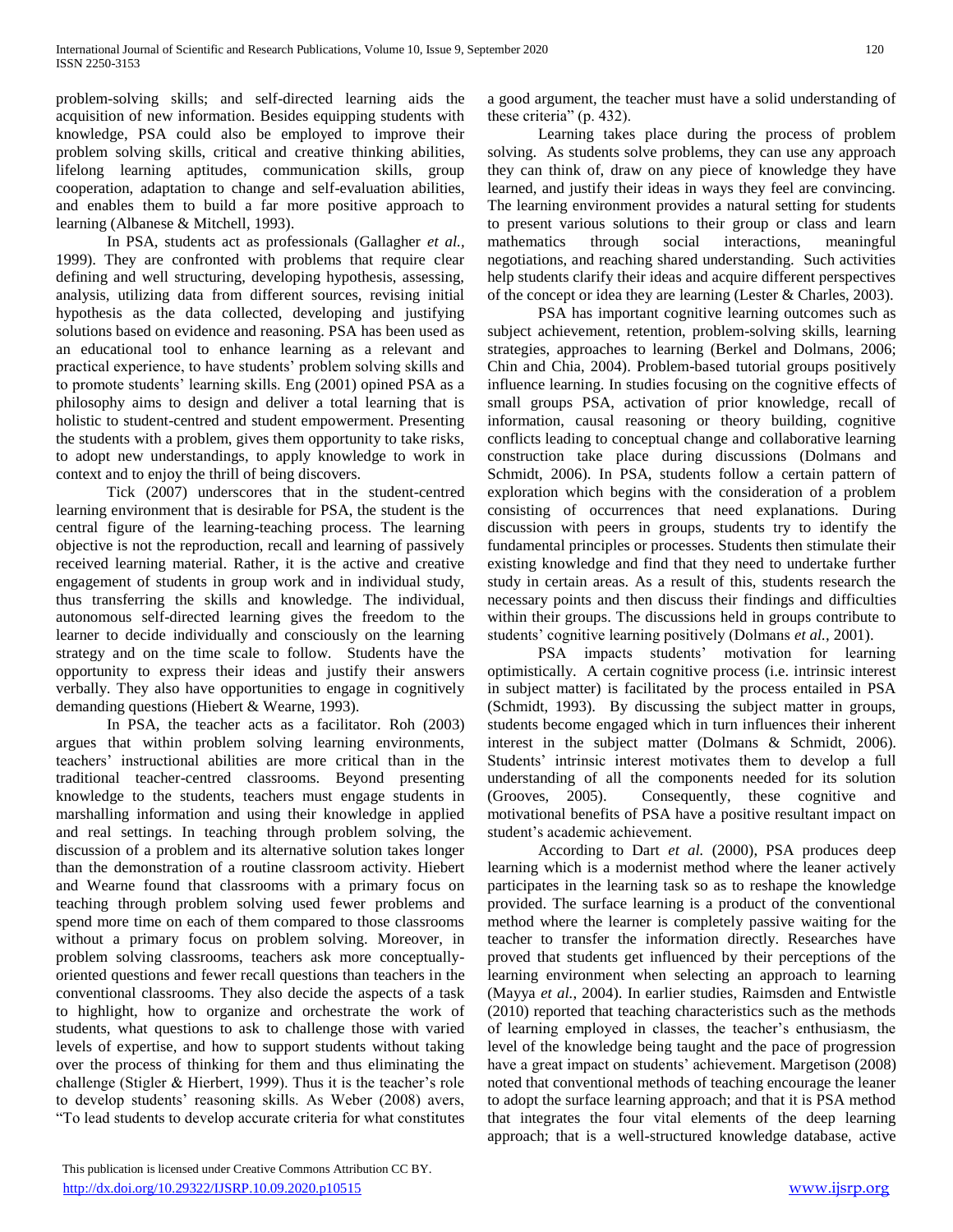learning, interaction through co-operation and the conditions planned in a way to increase intrinsic motivation.

 Mathematical problems are well structured in that they are clearly stated, have known solutions and are evaluated against well known undisputed criteria. Biehler and Snowman (1997) indicate that mathematical problems have given information, obstacles and a goal. According to Polya (1973) the four steps that can help a learner to successfully solve mathematical problems are: identification of the problem, which depends on curiosity and interest of the learner in the subject matter; understanding of the nature of the problem based on specific-domain knowledge and familiarity with problem types; recall of mathematical facts and consultation with other relevant source for the required information in a problem; and formulation and implementation of solution to a problem through; use of algorithms, heuristics, study of worked examples, solution of similar but simpler examples, solving analogous problems, and evaluating the solution by estimating or checking its solution.

 In regard to mathematics specifically, a difficulty in some curricular is that algorithms are taught out of context. Lochhead and Zietsman (2001) argue that teaching must be done within the context in order to avoid students' perfunctory performance on algorithms alone. They further assert that much emphasis is on general-purpose strategies that can be applied across a range of mathematical contexts. Beyer (2001) supports Polya's four-step sequence of introducing mathematical problem solving. The teachers reinforce this strategy and elaborate upon it as student progress through the classes, using it as a framework for a variety of solution plans and formulae.

 Cook (2001) stresses tasks that engage students in problem-solving and mathematics reasoning. He argues that quality rather than quantity should rule the day in problems that are thought-provoking and those that challenge students' curiosity. Students can also gain from learning strategies such as: trial-and-error, drawing a diagram or model, process of elimination, looking for patterns, simplifying the problem, working backwards, organizing information and then writing an equation. Lochhead and Zietsman (2001) contend that good problem-solvers have these strategies as part of their repertoire. Besides, they have a positive and determined attitude about problem-solving, and awareness in the sense of understanding *how* they solved the problems. This study adapted Polya's problem solving heuristics during mathematics instruction.

 Studies involving elementary students showed that students taught through the PSA had higher levels of mathematical understanding and problem solving skills on a computation test than those taught with the conventional methods

(Fuson *et al.,* 2000). Other studies involving middle school students (Romberg & Shafer, 2002) revealed that students taught with the Problem Based Instruction had higher levels of mathematical understanding than the students taught by the traditional instruction. Earlier, Wood and Sellers (1997) found that students who received problem-centred mathematicsinstruction had significantly higher achievement on standard achievement measures and better conceptual understanding than did those students who had received the traditional instruction. In studies involving pre-service Physics teachers, those taught through problem based learning instruction had higher levels of achievement in comparison to those who received instruction through the traditional methods (Sahin, 2010; Segzin, 2009).

## **2.2 School Type and Achievement in Mathematics**

 Vihiga County has national, county, sub-county and private schools. National, county and sub-county schools were used in the study. This is so because students' achievement in mathematics in the three types of schools is not the best. This makes it paramount to seek for a strategy for teaching mathematics that aims at improving its understanding and achievement by students in the three types of schools. Consequently, the researcher's main intention was to investigate the influence of using PSA on student's achievement in the national, county and sub-county schools.

 Although the literature reviewed supports the benefits of PSA in mathematics instruction, none of the studies focused on the influence of PSA on students' mathematics achievement in national, county and sub-county schools in Vihiga County. Thus, this study investigated on the influence of PSA on students' achievement in mathematics by school type in Vihiga County secondary schools.

## III. RESEARCH METHODOLOGY

# **3.1 Research Design**

 The study adopted Solomon's Four Group Design that employed the quasi-experimental procedures. This is because secondary schools classes once constituted exist as intact groups and school authorities do not allow such classes to be broken up and re-constituted for research purposes (Gall, Borg & Gall, 1996). The schools selected were randomly assigned to the treatment and control conditions as intact groups. The pre-test – post-test approach was used to partially eliminate the initial differences between the experimental and control groups (Gibbon & Herman, 1997). The design is shown in Table 1.

| <b>Groups</b> | <b>Pre-test</b> | Treatment                    | <b>Post-test</b> |
|---------------|-----------------|------------------------------|------------------|
|               |                 | X (Problem Solving Approach) |                  |
|               |                 | C (Conventional Methods)     |                  |
|               |                 | X (Problem Solving Approach) |                  |
|               |                 | C (Conventional methods)     |                  |

# **Table 1: Solomon's Four Group Design**

*Source: Adapted from Gibbon and Herman (1997)*

 This publication is licensed under Creative Commons Attribution CC BY. <http://dx.doi.org/10.29322/IJSRP.10.09.2020.p10515> [www.ijsrp.org](http://ijsrp.org/)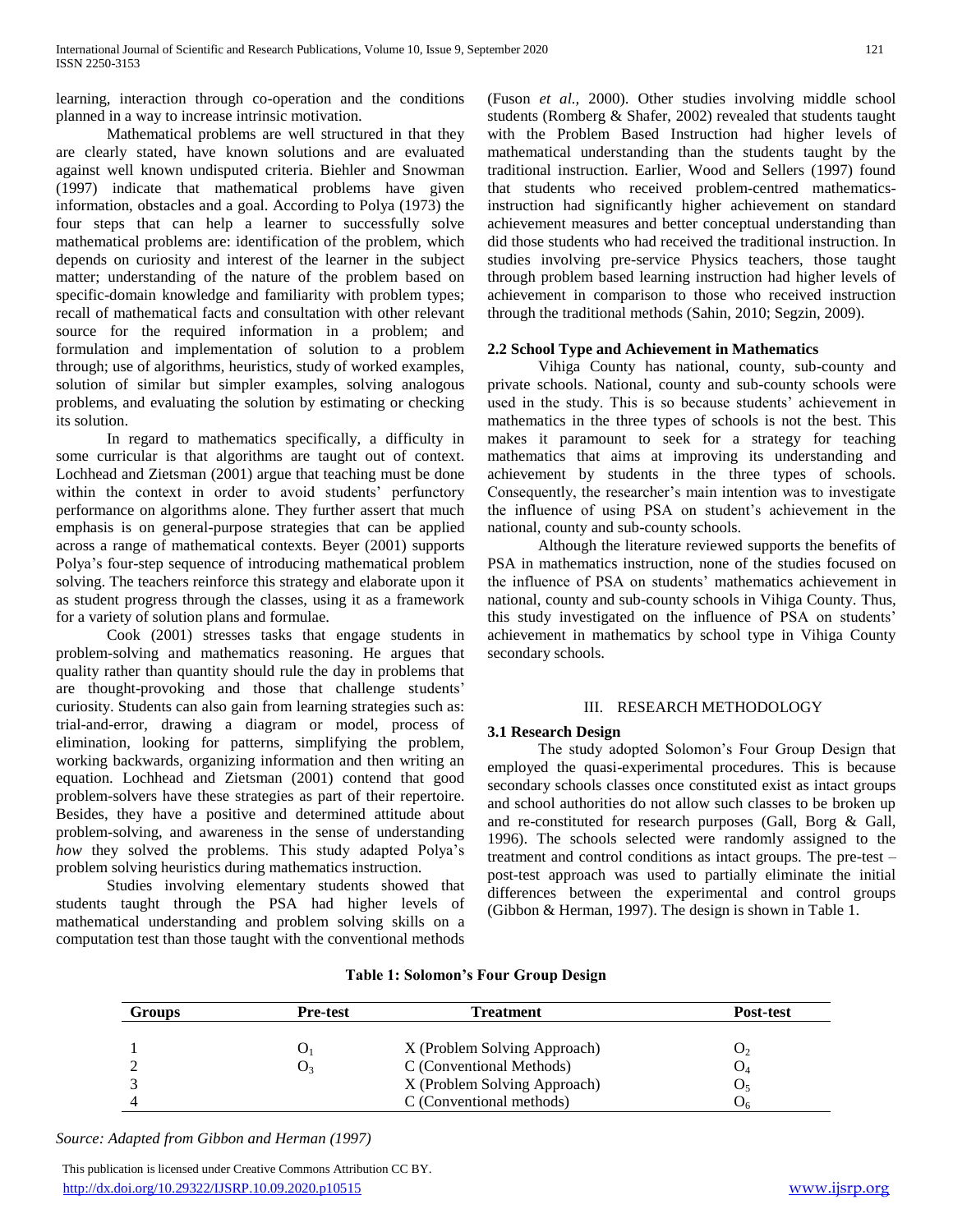In this design, subjects were assigned randomly to four groups. Groups 1 and 3 received the experimental treatment (X) that was the use of the Problem Solving Approach (PSA) in teaching. Group 1 received a pre-test  $(O<sub>1</sub>)$  and group 2 received a pre-test  $(O_3)$ . Groups 2 and 4 constituted the control and use of conventional methods in teaching. Finally all the four groups received post-test  $(O_2, O_4, O_5 \& O_6)$ .

## **3.2 Target Population**

 The target population of the current study consisted of all Form Three students from public schools in Vihiga County. The county was chosen for this study because there was no study on the influence of the teaching strategy on students' mathematics achievement in terms of school type. Form Three students were chosen because the topic Commercial Arithmetic selected for the study is taught at this level (Kenya Institute of Education [KIE], 2002) and that they could express their mathematical ideas in written form (Githua, 2002). The County has 114 schools: 2 national schools, 10 county schools, 97 sub-county schools and 5 private schools. National, county and sub-county schools were selected. There were 109 such schools with a population of 10,555 students.

#### **3.3 Sampling Procedure and Sample Size**

 The sampling frame consisted of all national, county and sub-county schools in Vihiga County. The first stage was the purposive selection of Vihiga County and the category of school included in the study sample. Purposive sampling was used to select the two national schools that participated in the study. The remaining schools were stratified into boys' only, girls' only and co-educational schools. Ten schools were then drawn out of the remaining 107 schools. Because of the smaller number of schools to sample from, balloting method was employed. This involved assigning a numeral to each of the 107 schools, placing the numbers in a container and then picking a number at random without replacement. Schools corresponding to the numbers picked and having at least three streams at the Form Three level were included in the study sample.

 According to Mugenda and Mugenda (2003), at least 30 students per group are required for experimental research. Twelve schools were sampled. The twelve classes in the twelve schools were assigned to the four groups in the Solomon fourgroup experimental design. Although it was assumed that the average enrolment was forty students per class, giving the approximate sample size of the study as 1440 students, the actual sample size that participated was 1663 students. During data coding, it was found that some students had either incomplete data and/or missed some test. This reduced the sample size for data analysis to 1459 students. These subjects were used in their twelve intact classes in the twelve schools that were assigned to experimental groups 1 and 3, with 367 and 360 students respectively; and control groups 2 and 4, with 344 and 388 students respectively.

#### **3.4 Research Instruments**

 Mathematics Achievement Test 1 (MAT 1) and Mathematics Achievement Test 2 (MAT 2) were used to collect data to meet the objective of the study. They were developed and pilot tested prior to the actual conduct of the study. MAT 1 was used as a pre-test and had items on the topic Commercial Arithmetic covered at the Form one level. Its purpose was to establish the entry behaviour of the learners before the treatment. MAT 2 was used as a post-test. It was used to assess Form Three students' achievement in Commercial Arithmetic after the treatment. It was administered after the treatment when all the lessons had been taught. The instruments were pilot tested on 42 Form Three students that did not participate in the study.

# **3.5 Validity of Instruments**

 MAT 1 and MAT 2 were assessed for content and face validity. This was done by two experienced secondary school mathematics teachers, the two academic supervisors and two mathematics educators from the Department of Science and Mathematics Education at Masinde Muliro University of Science and Technology. Each panel member assessed the items in MAT 1 and MAT 2 for content coverage and level of difficult. Their responses were measured on a five-point Likert scale. They were scored and transcribed into a percentage score. An average score of above 70% for face and content validity implied that the instrument was appropriate. The averages of the responses of the face and content validity of each of the instruments are as shown in Table 2.

| <b>Instruments</b> | of<br>Type | <b>Mathematics</b> | <b>Academic</b>    | <b>Mathematics</b> | Average    | <b>Conclusion</b> |
|--------------------|------------|--------------------|--------------------|--------------------|------------|-------------------|
|                    | Validitv   | <b>Teachers</b>    | <b>Supervisors</b> | <b>Educators</b>   | Percentage |                   |
| MAT <sub>1</sub>   | Face       | 86                 | 74                 | 78                 | 79.33      | Appropriate       |
|                    | Content    | 88                 | 85                 | 94                 | 89.00      | Appropriate       |
| MAT <sub>2</sub>   | Face       | 87                 | 82                 | 86                 | 85.00      | Appropriate       |
|                    | Content    | 90                 | 88                 | 92                 | 90.00      | Appropriate       |

## **Table 2: Summary of Assessment of Instruments' Validity by Percentage**

*Source: Researcher's computations from MATs questionnaires*

#### **3.6 Reliability of Instruments**

 The reliabilities of MAT 1 and MAT 2 were ascertained using test-retest method. The correlation coefficients were ascertained using Cronbach's Coefficient Alpha method (Gall,

 This publication is licensed under Creative Commons Attribution CC BY. <http://dx.doi.org/10.29322/IJSRP.10.09.2020.p10515> [www.ijsrp.org](http://ijsrp.org/)

Borg & Gall, 1996). Correlation coefficients of 0.795 and 0.872 were obtained for MAT 1 and MAT 2 respectively. These values of correlation coefficients were considered appropriate to make possible group predictions that are sufficiently accurate.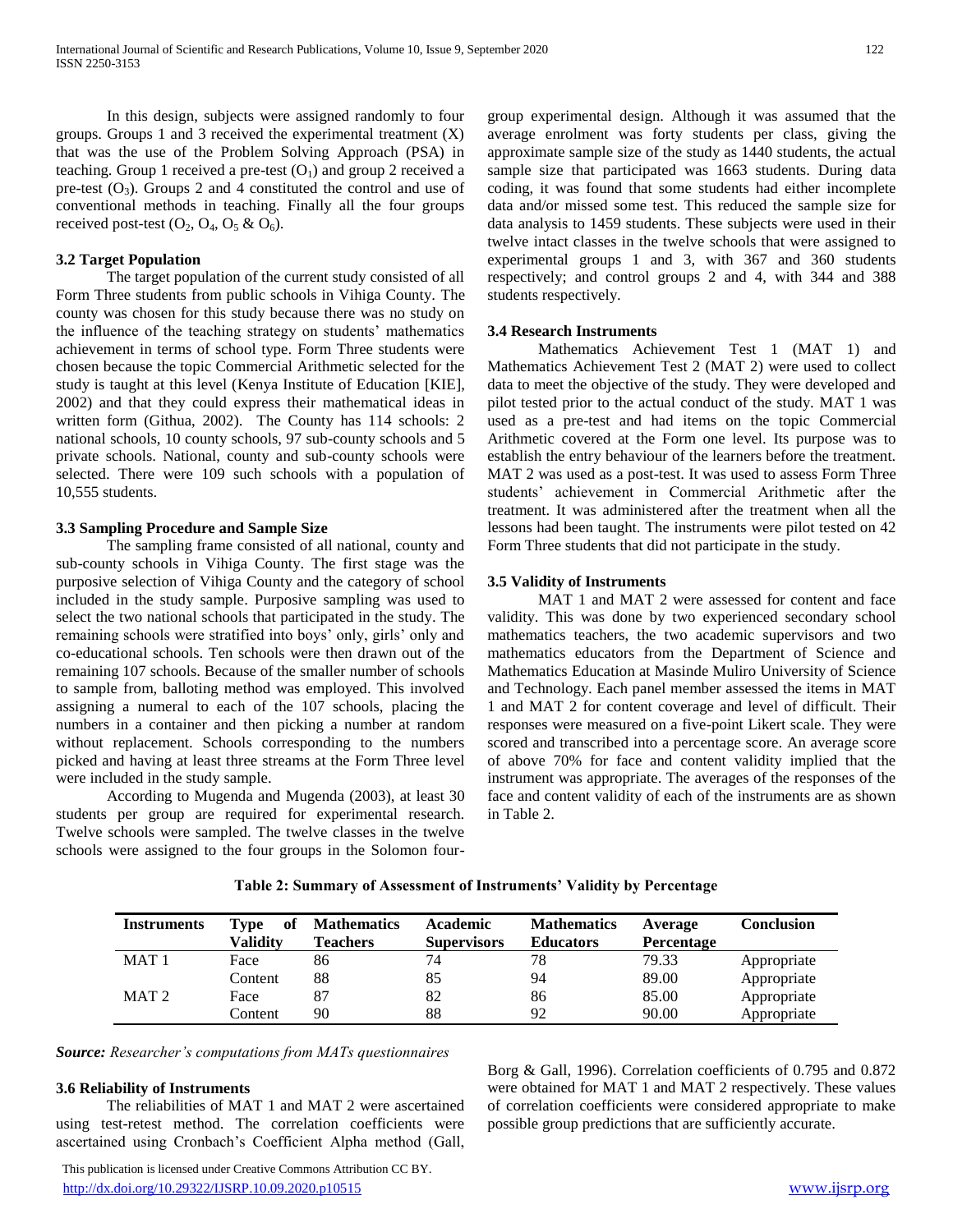## **3.7 Data Collection Procedures**

 Before the treatment started, the research assistants from participating schools were inducted for a period of two days by the researcher as pertains to the use of the PSA and conventional methods. They trained the students in the experimental groups pertaining to the requirements and use of PSA for a period of three days. The teachers in the experimental groups were issued with instructional manuals specifically developed for the topic Commercial Arithmetic. After the induction period, the research assistants administered a ninety-minute MAT 1 to students in groups 1 and 2. The MAT 1 scripts were collected and scored for three days in each respective school by the researcher and his assistants. The pre-test scores were used to assess the entry level and homogeneity of the students in the randomly assigned experimental and control groups. The researcher and his assistants taught groups 1 and 3 the topic Commercial Arithmetic using PSA for a treatment period of three weeks. Groups 2 and 4 were taught the same topic using conventional methods where learning was mainly teacher-centred.

 Two days after the treatment period, the researcher and his assistants administered a ninety-minute MAT 2 to all the four groups at the same time. The researcher with the help of the research assistants scored and coded the collected data. To ensure uniformity in the marking, the MAT 2 scripts were scored using the belting system as currently advocated by the KNEC.

# **3.8 Data Analysis Techniques**

 The data obtained in the study constituted of MAT 1 pretest scores and MAT 2 post-test scores of the experimental and control groups. The descriptive statistical tests that were done comprised of percentages, means and standard deviations. The inferential statistical tests; the t-test and the Analysis of Variance (ANOVA) were used to analyse data at an alpha level  $(\alpha)$  of 0.05. The t-test was used to analyse the pre-test and the post-test influence. It was also used to compare whether students' mean scores were significantly different, based on the pre-test scores of experimental group 1 and control group 2. A comparison of mean scores and tests for significance difference between experimental and control group scores was done using ANOVA. An F-test was used to determine whether the differences were significant.

## IV. RESULTS

## **4.1 Results of Pre-tests**

 The Solomon Four-Group Design used in this study enabled the researcher to have two groups sit for pre-tests. The aim for pre-testing was to ascertain whether or not the students selected to participate in this study had comparable characteristics before presenting the topic Commercial Arithmetic. To achieve this aim, the students in groups 1 and 2 sat for the pre-test MAT 1. This made it possible for the researcher to: assess whether there was any interaction between the pre-test and the treatment conditions and assess the similarity of the groups before the administration of the treatment (Borg & Gall, 1989).

 A total of 711 students were administered with pre-test MAT 1, of which 367 were in group 1 and 344 in group 2. Table 3 shows the t-test of the pre-test scores on the MAT 1.

|                  | Experimental Group 1, $N = 367$ |                 | Control Group 2, $N = 344$ |          |                |
|------------------|---------------------------------|-----------------|----------------------------|----------|----------------|
| <b>Variable</b>  | Group                           | <b>Mean</b>     | SD                         | t-value  | <b>P-value</b> |
| MAT <sub>1</sub> |                                 | $37.66^{\circ}$ | 8.18                       | $0.313*$ | 0.754          |
|                  |                                 | $37.88^{a}$     | 10.37                      |          |                |

## **Table 3: Independent Samples t-test of the Pre-test Scores on MAT 1**

Notes:  $a$  denotes similar mean scores  $a$  \* Not significant at p<0.05 level SD: Standard Deviation MAT 1 Maximum Mean Score =  $100$  df =  $(1,709)$ 

 From Table 3, the experimental group 1 scored a mean of 37.66 and the control group had a mean of 37.88 in MAT 1. From the results, the pre-test mean scores of both groups  $(1 \& 2)$ obtained were similar on MAT 1. The t-test results analysis reveal that the pre-test mean scores for groups 1 and 2 on MAT 1 measure are not statistically different since the t-value for MAT 1 (0.313), is not significant at 0.05  $\alpha$ -level, df = (1, 709).

 An examination of the results in Table 3 indicate that the pre-test mean scores for experimental group 1 and control group 2 on MAT 1 are not statistically different at 0.05 α-level. From the results presented in Tables 3, it suffices that the pre-test MAT 1 mean scores of students in the experimental group 1 and the control group 2 are not statistically different at  $0.05$   $\alpha$ -level. This indicates that the four groups used in the study were comparable and had similar entry behaviour, hence homogeneous. This made them suitable for the study.

 This publication is licensed under Creative Commons Attribution CC BY. <http://dx.doi.org/10.29322/IJSRP.10.09.2020.p10515> [www.ijsrp.org](http://ijsrp.org/)

# **4.2 Influence of PSA on Students' Achievement in Commercial Arithmetic by School type**

 The post-test MAT 2 scores were analysed to determine the influence of PSA on students' achievement in national schools in comparison to those in county and sub-county schools using one-way ANOVA. This was done in order to test hypothesis one  $(HO<sub>1</sub>)$  that sought to determine whether there was any difference in achievement of students taught using PSA based on school type . Table 4 shows the post-test MAT 2 mean scores obtained by the students in the three types of schools.

# **Table 4: MAT 2 Post-test Mean Scores obtained by Students based on School type**

| <b>School type</b><br><b>Mean Score</b><br>N |  |
|----------------------------------------------|--|
|----------------------------------------------|--|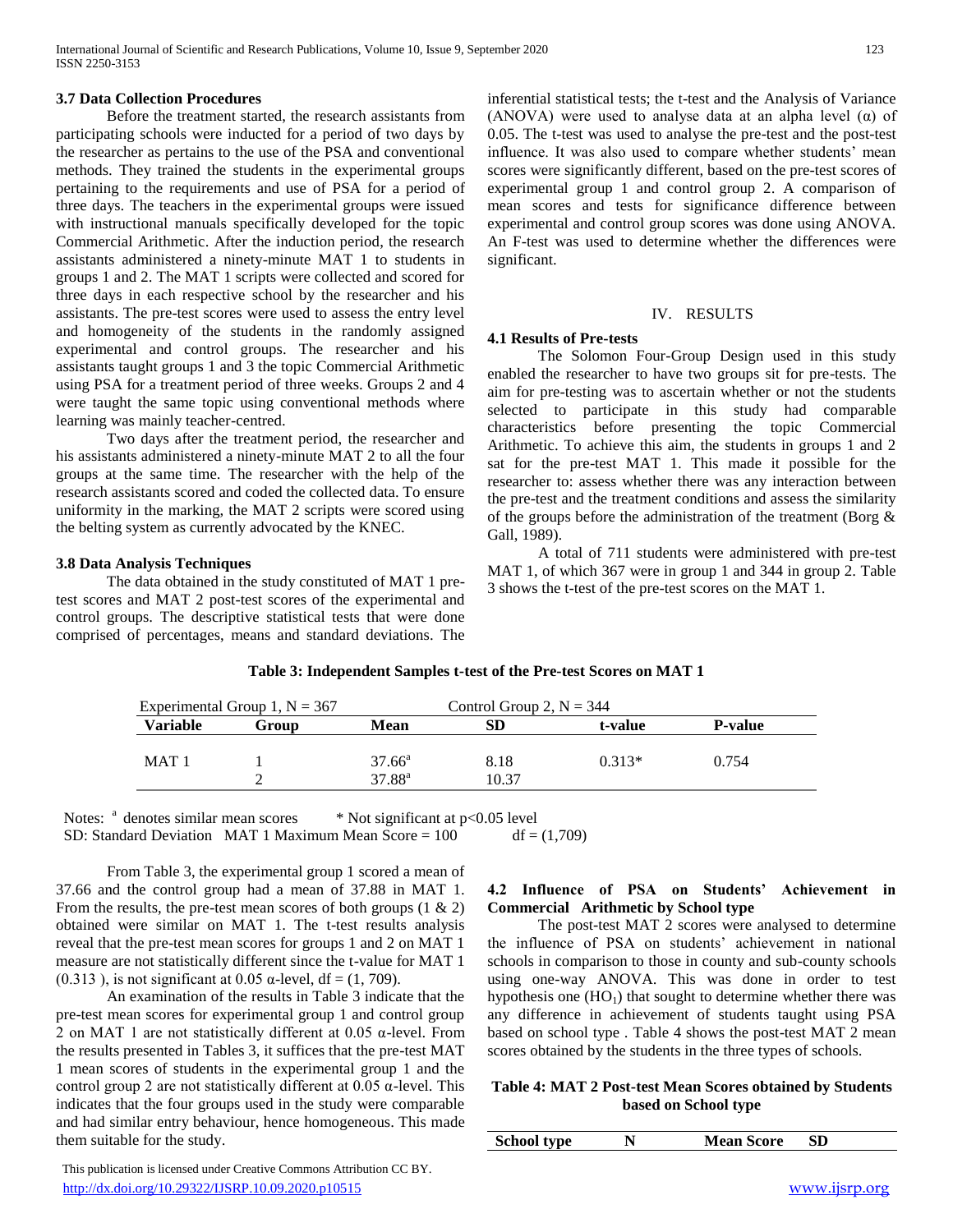| 1 (National) | 272 | 55.04 | 8.61 |
|--------------|-----|-------|------|
| 2 (County)   | 223 | 57.26 | 7.65 |
| (Sub-<br>3   | 232 | 47.12 | 9.85 |
| county)      | 727 | 53.20 | 9.72 |
| <b>Total</b> |     |       |      |

Note: Maximum Mean Score = 100

 From Table 4, a total of 727 students in the experimental groups 1 and 3 participated in the study. Of these, 272 students were from national schools, 223 students from the county schools and 232 students from the sub-county schools. An examination of the results show that the highest mean score (57.26) was attained by the students in school type 2 (county schools) followed by (55.04) for the students in school type 1 (national schools) and finally by (47.12) for the students in school type 3 (sub-county schools). The MAT 2 post-test mean score for the students in the county schools is higher than that of their counterparts in the national and the sub-county schools in the two experimental groups 1 and 3. This indicated that the students in the county schools performed better than the students in the national and sub-county schools when taught using PSA. The mean scores are presented graphically in Figure 1.



**Figure 1: Post-test means on MAT 2 by School type**

 In order to determine whether the difference in the MAT 2 post-test mean scores among the three types of schools was

significant, a one-way ANOVA was performed. The results of the one-way ANOVA are shown in Table 5.

| Table 5: ANOVA of the Post-test Scores on the MAT 2 based on School type |  |  |
|--------------------------------------------------------------------------|--|--|
|--------------------------------------------------------------------------|--|--|

| <b>Source of Variation</b> | <b>Sum of Squares</b> | df  | <b>Mean Square</b> |          | <b>P-Value</b> |
|----------------------------|-----------------------|-----|--------------------|----------|----------------|
| Between Groups             | 13143.60              |     | 6571.80            | $85.76*$ | 0.00           |
| Within Groups              | 55478.67              | 724 | 76.63              |          |                |
| Total                      | 68622.26              | 726 |                    |          |                |

\* Denotes significant mean difference at the  $p<0.05$  level df =(2, 724)

 An examination of the results in Table 5 shows that the difference in the post-test MAT 2 mean scores is significant, the F-value (85.76) from ANOVA is significant at  $p<0.05$   $\alpha$ -level, df  $= (2, 724)$ . Having established that there was a significant difference between the MAT 2 post-test mean scores, it was necessary to carry out further tests on the various combinations of the mean scores to find out where the difference occurred.

 This publication is licensed under Creative Commons Attribution CC BY. <http://dx.doi.org/10.29322/IJSRP.10.09.2020.p10515> [www.ijsrp.org](http://ijsrp.org/)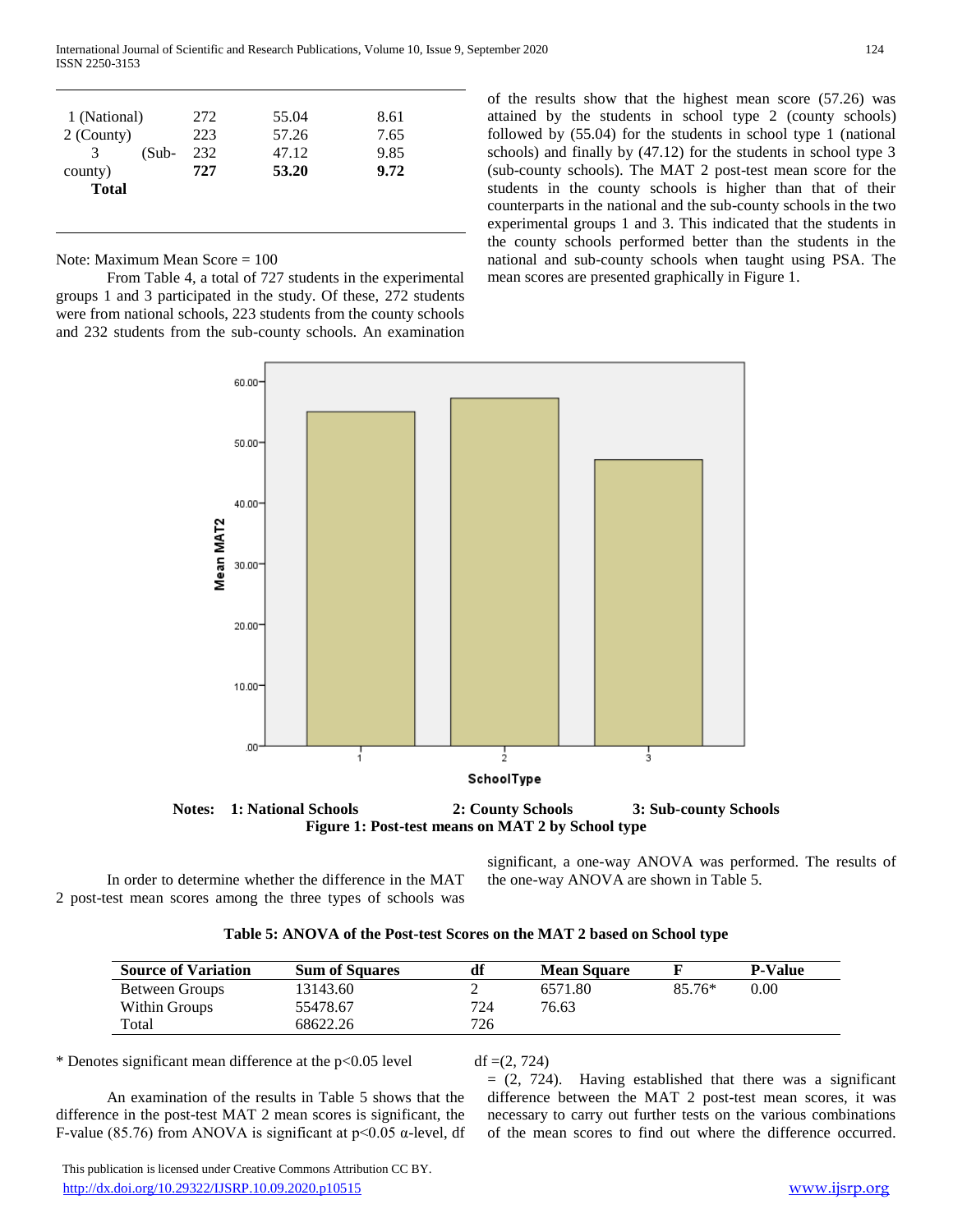Table 6 shows the result of the Least Significance Difference (LSD) post hoc comparisons.

|            | (I) Group | $J)$ Group | <b>Mean Difference (I-J)</b> | <b>P-Value</b> |
|------------|-----------|------------|------------------------------|----------------|
| <b>LSD</b> |           | ∍          | $-2.22*$                     | 0.005          |
|            |           | 3          | $7.90*$                      | 0.000          |
|            | 2         |            | $2.22*$                      | 0.005          |
|            |           | 3          | $-10.13*$                    | 0.000          |
|            | 3         |            | $-7.90*$                     | 0.000          |
|            |           | ↑          | $-10.13*$                    | 0.000          |

**Table 6: Post Hoc Comparisons of the Post-test MAT 2 Means based on School type**

Notes:  $* =$  The mean difference is significant at the 0.05 level (2-tailed test) 1: National Schools 2: County Schools 3: Sub-county Schools

 The LSD post hoc comparisons indicate significant differences  $(p<0.05)$  between groups 1 and 2, 1 and 3 and 2 and 3. Therefore the differences between the MAT 2 post-test mean scores of the three types of schools are significant at  $p<0.05$   $\alpha$ level (Table 6). Since the MAT 1 pre-test mean scores indicated that there was no significant differences between the entry levels of the groups involved in the study, then it was not necessary to confirm the post-test results by performing Analysis of Covariance (ANCOVA).

 The results showed that the mean difference between the school type 1 and 2 (i.e. national & county schools) was significant in favour of the county schools. The mean difference between the school type 1 and 3 (i.e. national  $\&$  sub-county schools) was significant in favour of the national schools while the mean difference between the school type 2 and 3 (i.e. county & sub-county schools) was significant in favour of the county schools. The net differences in the mean gains between the national and county, the county and sub-county and the national and sub-county schools are 2.22, 10.13 and 7.92 respectively. Overall the results showed that the students in the county schools attained significantly higher achievement in MAT 2 in comparison to those in the national and sub-county schools. This implies that PSA as a teaching strategy had a significantly higher influence on achievement among the students in the county schools. Therefore, the null hypothesis  $HO_1$  indicating that there is no statistically significant difference in the achievement of students taught using PSA in national schools as compared to those in the county and sub-county schools is rejected.

## V. DISCUSSION

# **5.1 Results of the Pre-tests**

 This publication is licensed under Creative Commons Attribution CC BY. <http://dx.doi.org/10.29322/IJSRP.10.09.2020.p10515> [www.ijsrp.org](http://ijsrp.org/)

 This study employed the Solomon Four-Group Design. The students were put in four groups such that groups 1 and 3 were the experimental groups while groups 2 and 4 were the control groups. Groups 1 and 2 took the pre-test while groups 3 and 4 did not take the pre-test. Such an arrangement enabled the researcher to determine the presence of any interaction between pre-test and the PSA treatment as well as determine the similarity of the groups before applying the treatment and generalise to the groups which had not received the pre-test (Sharma, 2002).

 Sanders and Pinhey (1979) assert that when the two experimental groups  $(1 \& 3)$  are similar to each other in the posttest as opposed to the two control groups  $(2 \& 4)$ , then the researcher is in a strong position to attribute the differences to the experimental condition. The post-test students' mathematics achievement result in this study did not indicate any interaction between the pre-test and the PSA treatment.

 Higher post-test performance by groups 1 and 2 than that of groups 3 and 4 could have been the results if the pre-test provided a practice effect. This is not the case since a comparison of the post-test results of the four groups fails to indicate any practice effect provided by the pre-tests. The results therefore portrayed that the pre-test MAT 1 was suitable for the study.

 A comparison of groups 1 and 2 students' pre-test MAT 1 mean scores revealed non-significant differences (Table 3). This results show that the groups were quite similar before the administration of the treatment.

## **5.2 Influence of Problem Solving Approach on Students' Achievement in Commercial Arithmetic by School type**

 The results of this study reveal that students who were taught Commercial Arithmetic using PSA in county schools achieved higher mean score in the MAT 2 than those in the national and the sub-county schools (Table 4). This implies that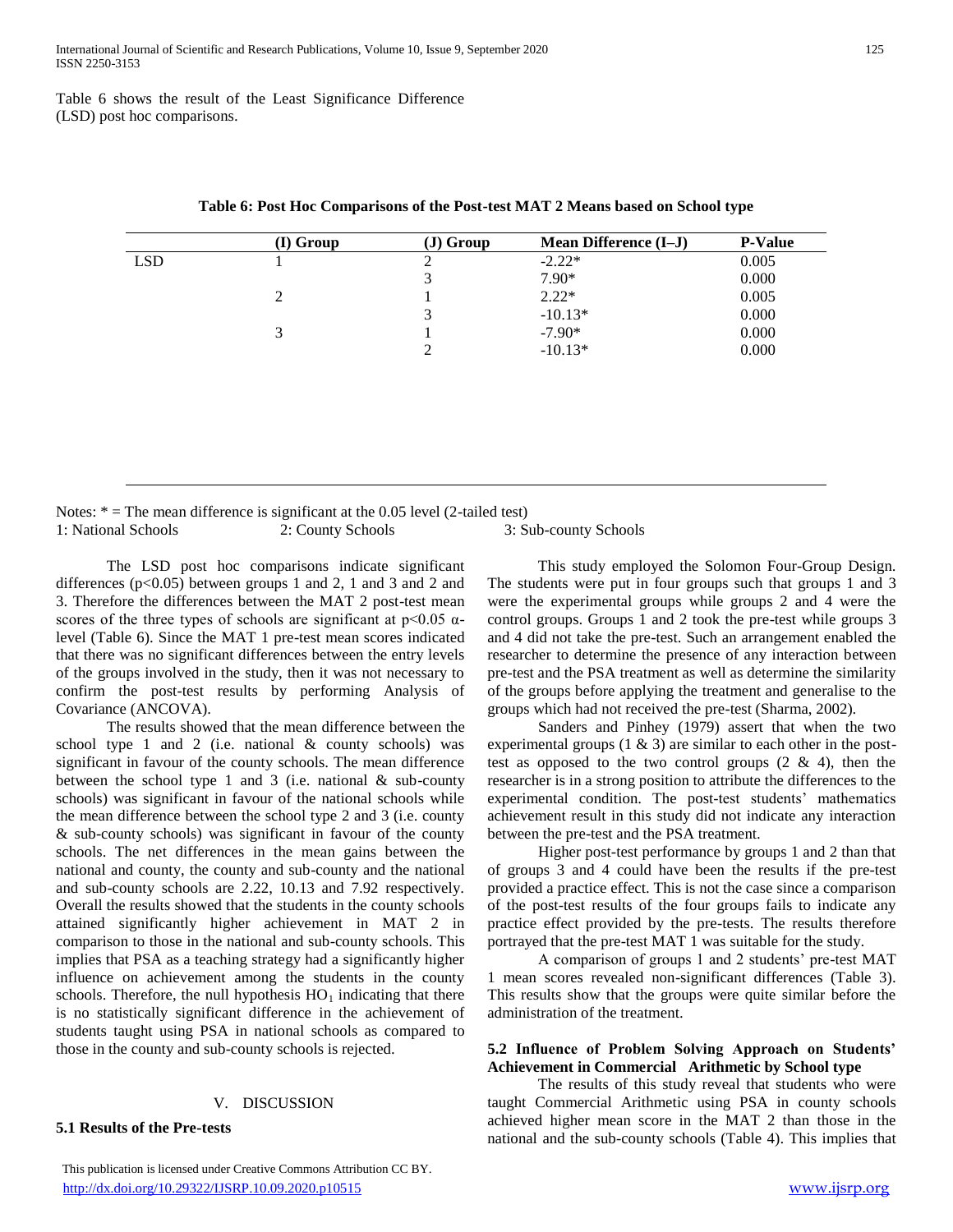the use of PSA is more effective in improving students' achievement in county schools as compared to those in the national and sub-county schools.

 The findings of this study showed that PSA is more beneficial to students in the county schools. This is probably because those students in national schools might be having their own successful strategies, which they may fail to employ when they use PSA and thus get disadvantaged in the process. Studies have shown that using PSA is a difficult process. Students need a lot of training to master its use if they are to derive any benefits from it (Tick, 2007). Thus, it is possible that conformity of students (in county schools) to teachers' demands as well as their consistency in the use of PSA, enabled them master the new techniques as opposed to those in the national schools who are probably predisposed to employ alternative learning strategies. Students in the sub-county schools are in most cases hapless when learning mathematics. This is probably because of poor learning strategies they employ. Thus the use of PSA as a teaching strategy in this study explains the improved achievement among the students in the county schools.

 Herreid (2003) notes that students' achievement might be negatively affected by the teachers' approach in presenting the subject matter. Consequently, the teachers' role in the lesson is a major determining factor of the classroom environment. Meaningful learning often develops best in classroom environments that give students more opportunities for more participatory interaction (Cooper & Robinson, 2002; Chin & Chia, 2004). It seems likely that this is the reason why the teacher in the PSA treatment groups provided more student participation opportunities. This is in line with Yuzhi (2003) and Wasike (2003) who found a strong relationship between the nature of the conducive classroom environment and the acquisition of the necessary knowledge, concepts and skills in sciences and mathematics. The PSA resulted in a conducive classroom environment. The teacher was responsible for restructuring and controlling the mathematics' classroom environment in order to allow the students to work interactively in collaborative groups. This led to improved students' achievement in the three categories of schools and especially in the county schools.

 The low performance of students in the sub-county schools as compared to those in the national and county schools were unexpected bearing in mind that effective instructional methods that encompasses students' participation in learning are expected to improve on cognitive characteristics of learners compared to the conventional teaching methods (Barchok, 2012). One possible explanation for this perceived contradiction is probably the short period that the intervention took (3 weeks) in the present study. Significant improvement on students' mathematics achievement in the sub-county schools was unlikely to be effected over such a short period of time considering the fact that this is a cognitive characteristic which requires reasonable period of time for the knowledge gained to be discriminated, assimilated and accommodated into the learners' old structures of knowledge before its application. In addition, the achievement measured was directed towards learning in Commercial Arithmetic as a topic and therefore was unlikely to be determined solely by teaching of the one particular topic as was done in the present study.

 Though there were positive results from the use of PSA in the sub-county schools, it was apparent that both teachers and students faced some challenges. Ngeow and Kong (2001) alluded that as the PSA requires students to adopt active learning strategies and become more self-directed in their learning, some students faced difficulties in adapting into critical thinkers. According to Wood (2003), the use of the PSA requires a greater number of staff to be involved in teaching and essentially more staff development particularly focusing on facilitation and management of group dynamics (i.e. dependence on other members and inconformity within groups). Goodnough (2003) points out that the use of PSA with large groups is hard due to the difficult in ensuring that groups functioned successfully. Due to time constraints, information is not always properly shared or fully discussed. There can be resentment because some group members take on more responsibility than others. Some students indicate discomfort with the process that there is not enough direction, they request more feedback on the success of their efforts or are uncertain if they have covered all the relevant areas (Boud & Feletti, 1997). However, this study has shown that PSA results in improved students' achievement in mathematics in the three types of schools. In view of this, it suffices to point that the PSA should be adopted for mathematics instruction in Kenyan secondary schools.

 The findings of this study have some practical implications to mathematics education. PSA engages students in constructing and altering their own knowledge structures leading to better understanding of mathematics concepts and skills. However, in this study PSA as a teaching strategy was found to be more beneficial to students, particularly in county and national schools by improving on their achievement in mathematics. There is need however to scrutinize the learning strategies of students in sub-county schools in order to identify ways in which the benefits of PSA as a teaching/learning strategy can be harnessed to benefit them too. Consequently there is need for longer training sessions in the use of PSA and direct feedback to give students in the sub-county schools the opportunity to benefit from its use.

 The findings of this study also showed that PSA as a teaching strategy has a positive and significant contribution to understanding of mathematics concepts and skills among students in the county and national schools. This is not the case however with the students in the sub-county schools. This implies that in choosing a method of instruction, it is imperative that mathematics teachers consider the uniqueness of each student in terms of academic abilities when handling them. This is particularly necessary to avoid disadvantaging students particularly in the teaching/learning strategies employed in classroom interactions. PSA as a teaching strategy is more beneficial to students in the county and national schools because they are more conforming and consistent in its use within a short time span. Students in the sub-county schools on the other hand might be having other strategies that they consider more successful to themselves. However, the intervention period for this study was notably shorter (three weeks). This factor may probably help explain the low achievement gains among the students in the sub-county schools. A long intervention period might allow ample time for significant gains in the achievement of students in the sub-county schools.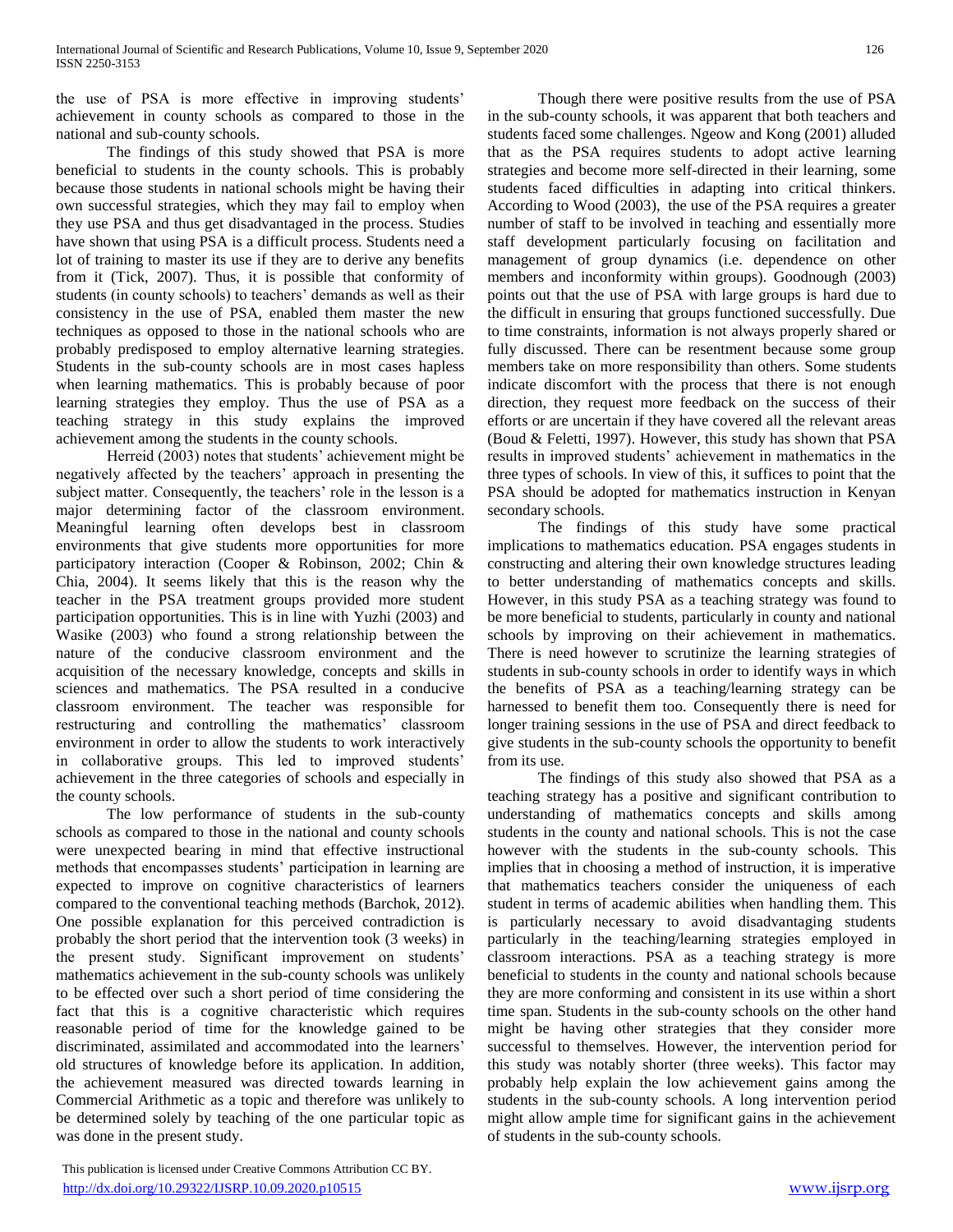## VI. CONCLUSIONS

 The following conclusions have been drawn from the analysis of the data presented:

- a) PSA has influence on students' mathematics achievement in the national, county and sub-county schools. The PSA positively influenced the students' mathematics achievement in the three types of schools that resulted in their autonomous learning and subsequent ownership of the lessons. Thus, the PSA facilitates students' learning in mathematics.
- b) Students in the county schools who are taught using the PSA will learn and achieve significantly better results in mathematics than those in the national and sub-county schools.

#### VII. RECOMMENDATIONS

 On the basis of the findings of this study, the researcher made recommendations that the mathematics educators as well as education stakeholders can employ PSA to enhance effective and efficient mathematics classroom discourse between the teachers and the students. These recommendations are: -

- (i) PSA as a teaching strategy has beneficial influence on the achievement of secondary school mathematics students. Secondary school mathematics teachers in Vihiga County should therefore enhance the use of the PSA teaching strategy to address the perennial problem of underachievement, especially among the students.
- (ii) PSA has beneficial influence on the understanding among mathematics students in national, county and sub-county schools. Teachers should therefore enhance the use of the PSA teaching strategy to promote meaningful learning among this group of students and especially to those in the sub-county schools.

(iii) The PSA had a positive influence on the students' achievement, especially to those in the county schools, in comparison to those taught by conventional teaching methods. This implies that the problem of low achievement among students in the sub-county schools may be addressed by incorporating the PSA in the teaching at the sub-county secondary school level.

#### **REFERENCES**

- [1] Albanese, M.A. & Mitchell, S. (1993). Problem-based learning: A review of literature on its outcomes and implementation issues. Academic Medicine,  $68(1)$ : 71 – 81.
- [2] Barchok, H.K. (2012). The Effects of Collaborative Concept Mapping Teaching Strategy on Secondary School Students' achievement, Motivation and Attitudes towards Chemistry. Moi University: Unpublished Doctoral thesis.
- [3] Barrows, H.S. (1996). Problem-based learning in medicine and beyond: A brief overview. New Directions for Teaching and Learning, 68:3-11.
- [4] Berkel, HJMV & Dolmans, DHJM. (2006). The influence of tutoring competencies on problems, group functioning and student achievement in problem-based learning. Med. Educ., 40: 730-736.
- [5] Beyer, B. (1988). Developing a Thinking Skills Program. Boston: Allyn and Bacon.

 This publication is licensed under Creative Commons Attribution CC BY. <http://dx.doi.org/10.29322/IJSRP.10.09.2020.p10515> [www.ijsrp.org](http://ijsrp.org/)

- [6] Beyer, B. (2001). What philosophy offers to the teaching of thinking. In Developing Minds, 3rd ed.: Association for Supervision and Curriculum Development (pp. 187-209). A. Costa. Alexandria, V.A.
- Biehler, R.F. & Snowman, J. (1997). Psychology Applied to Education (8th ed.). 373-396. Boston: Houghton Mifflin Company.
- [8] Boud, D., & Felettti, G. (1997). The challenge of problem-based learning (2nd edition), pp. 108-209. Kogan Page, England.
- [9] Boaler, J. (2002). The development of disolinary relationships: Knowledge, practice and identity in mathematics: For the Learning of Mathematics, 40(3), 259-281.
- [10] Boone, H.N. (1988). Effects of Approach to Teach on Students Achievement, Retention and Attitude. The Ohio State University, Columbia: Unpublished Doctoral Dissertation.
- [11] Boone, H.N. (1990). Effects of level of problem solving approach to teaching on students' achievement and retention. Journal of Agriculture Education, 31(1), 19-26.
- [12] Borg, W.R. & Gall, M.D. (1989). Educational Research: An Introduction (5th ed). White plains, NY: Longman.
- [13] Bransford, J., & Stein, B. (1984). The Ideal Problem Solver, pp. 136-170. New York: W.H. Freeman and Company.
- [14] Changeiywo, J.M. (2001). Gender perspectives in science and technology in Kenya. Journal of Education and Human resources, 1 (1): 14 –28.
- [15] Chin, C. & Chia, L.G. (2004). Problem Based Learning using students' questions to drive knowledge construction, Science Education, 88(5): 707- 727.
- [16] Cook, M. (2001). The thinking arena for Problem-Solving. In Developing Minds, 3rd ed. A Costa. Alexandria, V.A: Association for Supervision and Curriculum Development.
- [17] Cooper, R. & Robinson, P. (2002). Small-Group Instruction in Science, Mathematics, Engineering and Technology (SMET) Disciplines, (pp. 234- 276). Dominguez Hills: California State University.
- [18] Dart, B.C., Burnett, P.C., & Purdie, N.M. (2000). Students' conceptions of learning, the classroom environment, and approaches to learning, J. Educ. Res., 93(4): 262-270.
- [19] Dolmans, DGJM, Wolfhagen IHAP, Van der Vleuten, CPM, Wijnen WHFM. (2001). Solving problem with group work in problem-based learning: Hold on to the philosophy. Medical Education, 35:884-889.
- [20] Dolmans, DHJM & Schmidt, HG. (2006). What do we know about Cognitive and Motivational effects of small group tutorials in problembased learning? Advanced Health Science Education, 11: 312-336.
- [21] Duch, B. (1995). Problem-based learning in physics: the power of students teaching students. About Teaching, 47, 6-7.
- [22] Eng, C. S. (2001). Problem Based Learning-Educational Tool or Philosophy. University of Newcastle, Australia. [online] Available: http://edweb.sdsu.edu/clrit/leraning tree/PBL/PBLadvantage.html.
- [23] Eylon, B., & Linn, M. C. (1988). Learning and instruction: an examination of four research perspectives in science education. Review of Educational Research, 58: 251 - 301.
- [24] Fuson, K.C., William, M. C., & Jane, V.D. (2000). Achievement results for second and third graders using the standard-based curriculum everyday mathematics. Journal for Research in Mathematics Education, 31: 277-295.
- [25] Gall, M.D., Borg, W.R. & Gall, J.P. (1996). Education Research: An Introduction (6th ed.). NY: Longman Publishers.
- [26] Gallagher, S. A., Stephen, W. J., Sher, B. T. & Workman, D. (1999). Implementing Problem Based Learning in science classrooms. School Science and Mathematics, 95(3), 136-146.
- [27] Gibbon, B.S. & Herman, J. (1997). True and Quasi-Experimental Designs. Clearing House on Assessment and Evaluation, Washington, D.C. ERIC.
- [28] Githua, B.N. (2001). Factors Affecting Teaching and Learning of Mathematics in Kenya Secondary Schools. Unpublished Paper Presented at Nakuru District Science and Mathematics Seminar, Nakuru High School, 9th –12th April.
- [29] Githua, B.N. (2002). Factors Related to the Motivation to Learn Mathematics. Egerton University, Kenya: Unpublished Doctoral thesis.
- [30] Goodnough, K. (2003). Issues in modified problem-based learning: A study in pre-service teacher education. Chicago, IL: Annual meeting of the American Educational research Association. (ERIC Document Reproduction Service No. ED 477797).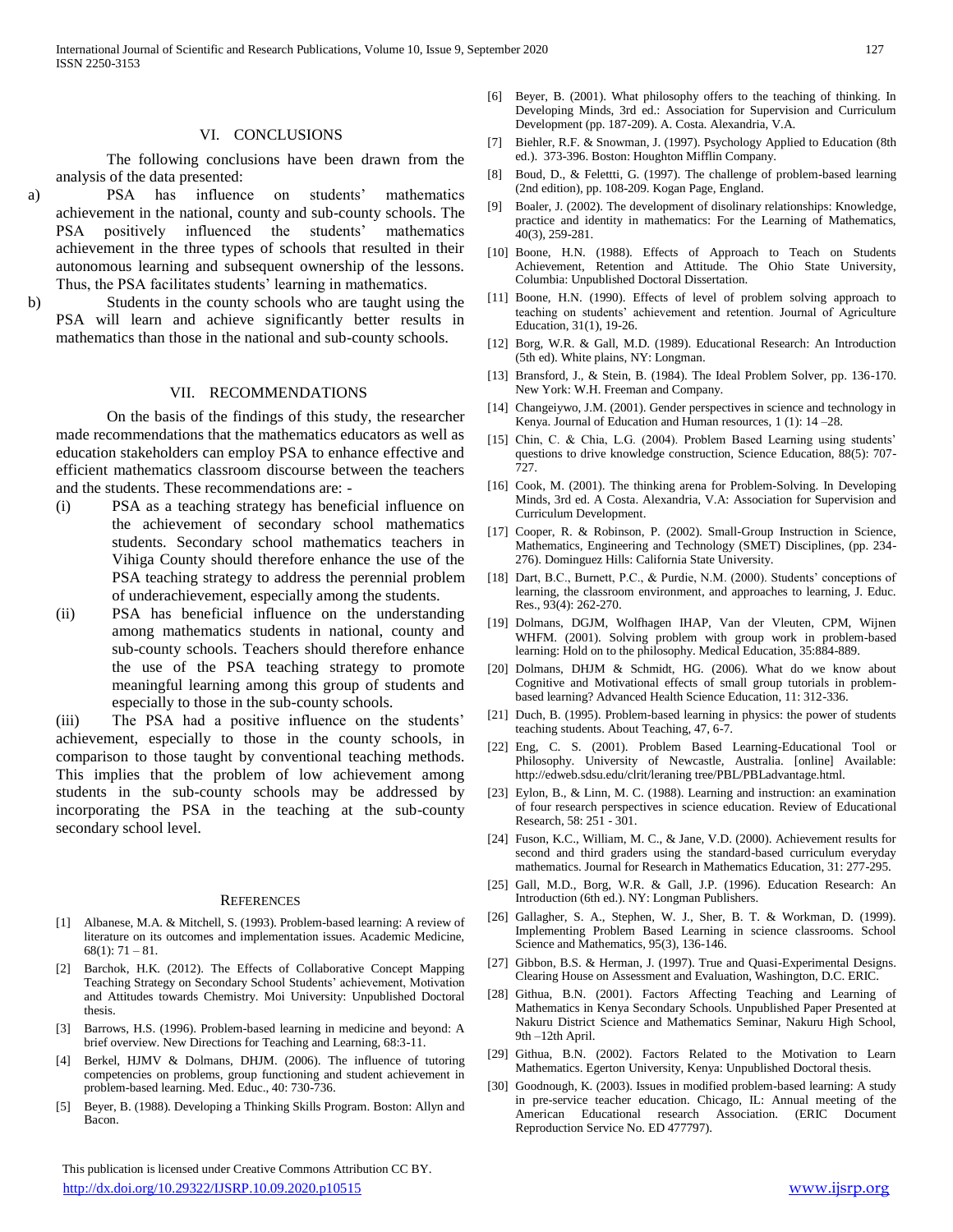- [31] Greeno, J.G., Collins, A.M., & Resnick, L. (1996). Cognition and learning. In: Caffee RC, Berliner DC (eds.). Handbook of Educational Psychology, pp. 15-46. New York: Macmillan.
- [32] Groves, M. (2005). Problem-based learning and learning approach: Is there a relationship? Advanced Health Science Education, 10(4): 315-326.
- [33] Herried, C.F. (2003). The Death of Problem Based Learning. Journal of College Science Teaching, 32:6.
- [34] Hiebert, J., & Weirner, D. (1993). Instructional Task, Classroom Discourse and Students' Learning in second grade. American Educational Research Journal, 30:393-425.
- [35] Johnson, D.W. & Johnson, R.T. (1995). Reducing School Violence through Conflict Resolution, pp. 26-28. Alexandria VA, USA: Association of Supervision and Curriculum Development (ASCD).
- [36] Kenya Institute of Education (2001). Secondary Mathematics. Book Three ( 2nd ed.). Nairobi: Kenya Literature Bureau.
- [37] Kenya Institute of Education (2002). The Secondary School Syllabus, Vol. 2. Nairobi. KIE.
- [38] Kenya Institute of Education (2006). The Secondary School Syllabus, Vol. 2: 13-14, 28-29. Nairobi: KIE.
- [39] Kenya National Examination Council (2009). 2008 KCSE Examination Candidates Performance, Vol 1 : 26-32. Nairobi: KNEC.
- [40] Kenya National Examination Council (2010). 2009 KCSE Examination Candidates Performance, Vol 1 : 30-37. Nairobi: KNEC.
- [41] Kirembu, J.K. (1991). A Study of Selected Factors Related to Performance in Mathematics among Form Three Students in Kirinyaga District, Kenya. Kenyatta University: Unpublished M.Ed. thesis.
- [42] Lambros, A. (2002). Problem Based Learning in K-8 Classroom. A Teacher Guide to Implementation, California. Corvin Press Inc.
- [43] Lau, K. (2009). Constructing mathematics in an interactive classroom context. Edu. Stud. 72: 307-324.
- [44] Lester, F., & Charles, R. I. (2003). Teaching mathematics through problem solving, (pp. 123-151). Reston, VA: National Council for Teachers of Mathematics.
- [45] Lochhead, J. & Zietsman, A. (2001). What is Problem Solving? In Developing Minds, 3rd ed. A. Costa. Association for Supervision and Curriculum Development, Alexandria VA
- [46] Major, C.H., Baden, M.S., & Mackinnon, M. (2000). Issues in Problem Based Learning: A Message from Guest Editors. Journal on Excellence in College Teaching, 11(3): 117- 125.
- [47] Makau, B.M. & Coombe, C. (1994). Teachers Role and Motivation in Sub-Saharan Africa: Making Practical Improvements. London: Common Wealth Secretariat.
- [48] Mangle, S. K. (2008). Advanced educational Psychology, (2nd ed, pp 378- 380). Prentice Hall Students.
- [49] Margetson, D. (2008). Current educational reform and the significance of problem-based learning. Stud. Higher Educ., 19(1): 5-19.
- [50] Mayya, S.S., Rao, A.K., & Ramnarayan, K. (2004). Learning approaches, learning difficulties and academic performance of undergraduate students of physiotherapy. Internet J. Allied Health Sci. Practice, 2(4): 1-6.
- [51] Mondoh, H.O. & Yadav, P.S. (1998). Characteristics of effective primary school mathematics teachers: The case of Varanasi and Nakuru Districts, Kenya. Egerton Journal, 2 (1): 111 – 122
- [52] Mondoh, H.O. (1995). An Investigation of Teaching Effectiveness and Students' Achievement in Mathematics. Banaras Hindu University: Unpublished Doctoral Thesis.
- [53] Mondoh, H.O. (2000). Individual differences in mathematics classrooms. Unpublished training paper presented at a workshop held at Menengai High School, Nakuru of 19th April 2000.
- [54] Mugenda, O.M. & Mugenda, A.G. (2003). Research Methods: Quantitative and Qualitative Approaches. Nairobi: African Centre for Technology Studies (ACTS).
- [55] Ngeow, K., & Kong, Y. (2001). Learning to learn: preparing teachers and students for problem-based learning. ERIC Clearinghouse on Reading English and Communication Bloomington IN (ED457524).
- [56] Novak, J.D. & Gowin, D.B. (1984). Learning how to Learn. New York: Cambridge university press.
- [57] Novak, J.D. (1998). Learning, creating, and using knowledge: Concept maps as facilitative tools in schools and corporations. Mawah, NJ: Lawrence Erlbaum.
- [58] Okere, M.O. (1996). Physics Education. Egerton University: Education Media Centre.
- [59] Okerere, S. C. (2006). Effect of prior knowledge of implementing of mathematics tasks/concepts to career types and gender on students' achievement, interest and retention. In U. Nzewi (Ed) STAN Proceeedings of the 47th Annual Conference, 253-259.
- [60] Okigbo, E. C. & Osuafor, A. M. (2008). Effect of using Mathematics Laboratory in Teaching Mathematics on the Achievement of Mathematics, Educational Research and Review, 3(8): 257-261.
- [61] Polya, G. (1973). How to Solve it. (2nd Ed). Princeton N.J.: Princeton University Press.
- [62] Ramsden, P. & Entwistle, N. (2010). Effects of academic departments on students' approaches to studying. Bri. J. Educ. Psychol., 51(3): 368-383).
- [63] Ramsden, P. (1995). Learning to Teach in Higher Education, 2nd ed., pp. 358-361. London: Routledge.
- [64] Rhem, J. (1998). Problem-based learning: An introduction. The National Teaching & Learning Forum, 8(1). Available online at http://www.ntlf. Com/html/pi/9812/pbl 1.htm.
- [65] Roh, K. H. (2003). Problem-Based Learning in Mathematics-ERIC clearing house for Science, Mathematics and Environmental Education.[online] Available:http://www.ericdigests.og/2004-3/math.html.
- [66] Romberg, T.A. & Shafer, M. (2002). Mathematics in context: Preliminary evidence about student outcome. In Sharon S. & Denese T. (Eds), Standards-oriented school mathematics curricula: What are they? What do students learn? (pp. 1-22). Mahwah, NJ: Erlbaum.
- [67] Sahin, M, (2010). Effects of problem-based learning on university students' epistemological beliefs about physics and physics learning and conceptual understanding of Newtonian mechanics. (DOL: 10. 1007/s10956-009-9198- 7). J. Sci. Educ. Technol., 19(3): 266-275.
- [68] Samuelsson, J. (2008). The impact of different teaching methods on students' arithmetic and self-regulated learning skill. Education Psychology in Practice, 24(3):237-250.
- [69] Sanders, W.B. & Pihney, T.K. (1979). The Conduct of Social Research, (pp. 161-183). Chicago, CA: Holt, Rinehart and Winston, Inc.
- [70] Schmidt, H.G. (1993). Foundations of Problem-Based Learning: Some explanatory notes, Medical Education, 27:422-434.
- [71] Sezgin, S.G. (2009). The effects of problem-based learning on teachers' achievement, approaches and attitudes towards learning physics. International Journal of the Physical Sciences, 5(6): 711-723.
- [72] Sharma, R.N. (2002). Methodology of Educational Research. Delhi: Surjeet Publications.
- [73] Silva, E. (2009). Measuring skills for 21st Century Learning. Phi Delta Kappan,90 (2). 272- 275.
- [74] SMASSE (2003). Instrument for internal monitoring and evaluation ( pp. 8 - 45). Nairobi, Kenya
- [75] Stigler, J. W., & James H. (1999). The teaching gap: Best ideas from the world's teachers for improving education in the classroom, (pp. 127-146). New York: The Free Press.
- [76] Tick, A. (2007). Application of Problem Based Learning in classroom activities and multimedia. 5th Slovakian Hungarian Joint Symposium on applied machine intelligent and informatics. [online] Available:http://bmf.hu/conferences/sami2007/36\_Andrea.pdf
- [77] Wagner P.A. & Benarente-McEnery (2006). Masterminding Science Education: Cost and pedagogical potency. Science Education, 10, (4).
- [78] Walker, J.T. & Lofton, s. P. (2003). Effect of Problem Based Learning Curriculum on Students' perceptions of Self-directed Learning. Issues in Educational Research, 13(6): 120-125.
- [79] Wasike, D.W. (2003). Effect of a Socialised Mathematical Language Module on Students' Understanding of Mathematics and their Perception of the Learning Environment. Egerton University: Unpublished M.Ed. thesis.
- [80] Weber, K. (2008). Mathematicians' validation of proofs. Journal for Research in Mathematics Education, 39 (4), 431-459.
- [81] Wood, D.F. (2003). ABC of learning and teaching in medicine: Problem based learning. Bri. Med. J., 326: 28-330.